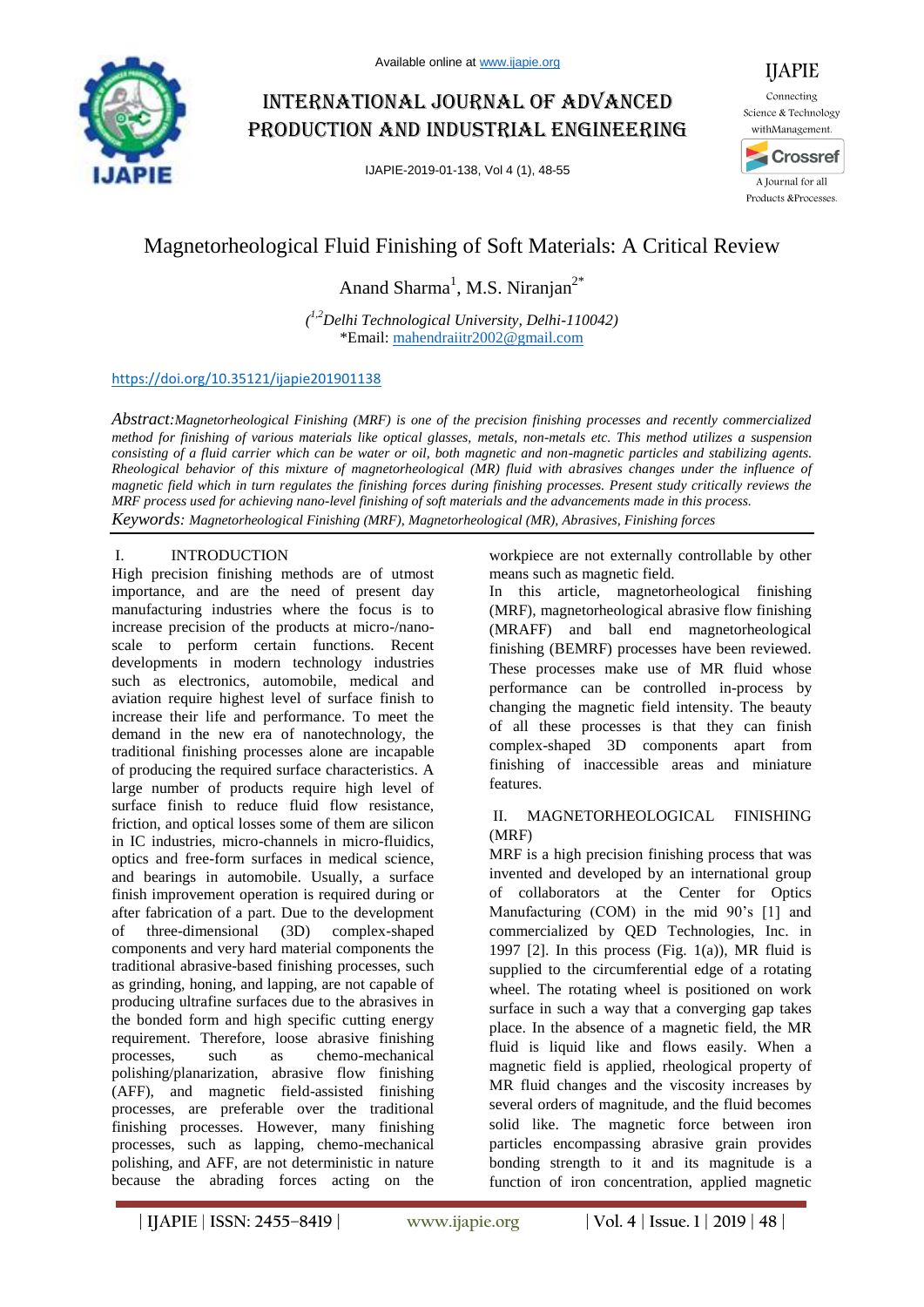field intensity, magnetic permeability of particles and particle size [3]. The stiffened MR fluid on periphery of rotating wheel tool helps to remove peaks from the surface of work material. Figure 1(b) shows a magnified view of mechanics of material removal during MRF process, showing normal and tangential forces responsible for penetration and shearing of peaks during finishing, respectively.

### *A. Past Investigations*

The past investigations in the domain of MRF process includes the design and development of various types of setups based upon different requirements, theoretical studies as well as experimental works reflecting the effects of various process parameters on the responses such as MRR and surface finish. Shorey et al. [4] performed experiments to study the separate roles of mechanical abrasion and chemical softening during magnetorheological finishing (MRF) of two optical glasses (borosilicate, BK7 and fused silica, FS) and one phosphate laser glass (LHG8). They investigated how variations in particle and glass hardness affected material removal in MRF while keeping wheel speed, height of the MR fluid ribbon, the separation between the wheel and the glass



Fig. 1: (a) Schematic of magnetorheological finishing process and (b) magnified view of finishing zone [5]

surface, the applied magnetic field constant. It was found that the material removal rate depends on the mechanical properties of both the particles and the glass as well the chemistry of the fluid. A particle softer than the glass surface was shown to be able to slowly abrade material while not able to penetrate the glass surface the way a harder particle can. It was shown that by adding water to turn on chemistry, the way in which the hard particles interacted with the glass surface was changed. Shorey et al. [6] performed material removal experiments and showed that the hydrated layer generated by the chemical effects of water changes the way material is removed by hard CI. It was found that material removal rates increased with the addition of polishing abrasives and concentration as well while magnetorheological finishing of fused silica (FS) surfaces. DeGroote et

al. [7] carried out polishing experiments on optical polymers which include polymethylmethacrylate (PMMA), cyclic olefin polymer (COP), polycarbonate (PC), and polystyrene (PS) with standard CeO2-based and nanodiamond-based MR fluids, or with MR fluids containing SnO2, ZrO2, Al2O3, TiO2, or SiO2. The foremost goal was to study the effects of various process parameters on removal rate, surface form error reduction, and surface micro-roughness reduction. Results indicated that ZrO2-based MR fluid successfully smoothed and figured corrected the plane surface of a diamond turned PMMA part to 0.5nm rms and 0.4μm p-v, respectively and also eliminated the diamond turning marks. Of the other abrasive/polymer combinations tested, Al2O3 showed the greatest potential for processing COP, PS, and PC without roughening or introducing surface artifacts. Kim et al. [8] investigated the influences of the process parameters (finishing time, magnet rotational speed and gap between magnet and specimen) on the material removal and compared the surface topographies before and after finishing of three-dimensional silicon microchannel structures using magnetorheological fluid. The results showed that as the polishing time and/or the magnet rotational speed increased and the gap between the magnet and the specimen decreased, the material removal was accelerated and the surface roughness was improved. During MR finishing, they found that the average channel height decreased by 2–3mm, with the formation of slight rounding at the edges (or corners).

Seok et al. [9] thoroughly studied the procedures for the evaluation and analysis of surface characteristics of a work-piece and on the fabrication method of the curved surface on siliconbased micro-structures using magnetorheological finishing. The effect of magnetic field around tool assembly on finished surface profiles is investigated using a finite element method (FEM). The analysis on the magnetic field is performed separately from that of the fluid flow field with the assumption that the field is weakly coupled to the working fluid at steady state with a certain geometric configuration adopted in this work. Response surface methodology (RSM) is utilized to create an efficient analytical model for surface roughness in terms of cutting parameters: feed, cutting speed, axial depth of cut radial depth of cut and machining tolerance. Results showed that the edge effect turned out to be very important as the target work-piece gets smaller, which can be actively used for the fabrication of curved surfaces on millimeter-scale structures. It was observed that the surface roughness of the work-piece decreased gradually and reached to the limiting value. On the other hand, no apparent change is observed in the radius of curvature until about 80 min. However, it can be observed that the radius of curvature

**| IJAPIE** | **ISSN: 2455–8419 | www.ijapie.org | Vol. 4 | Issue. 1 | 2019 | 49 |**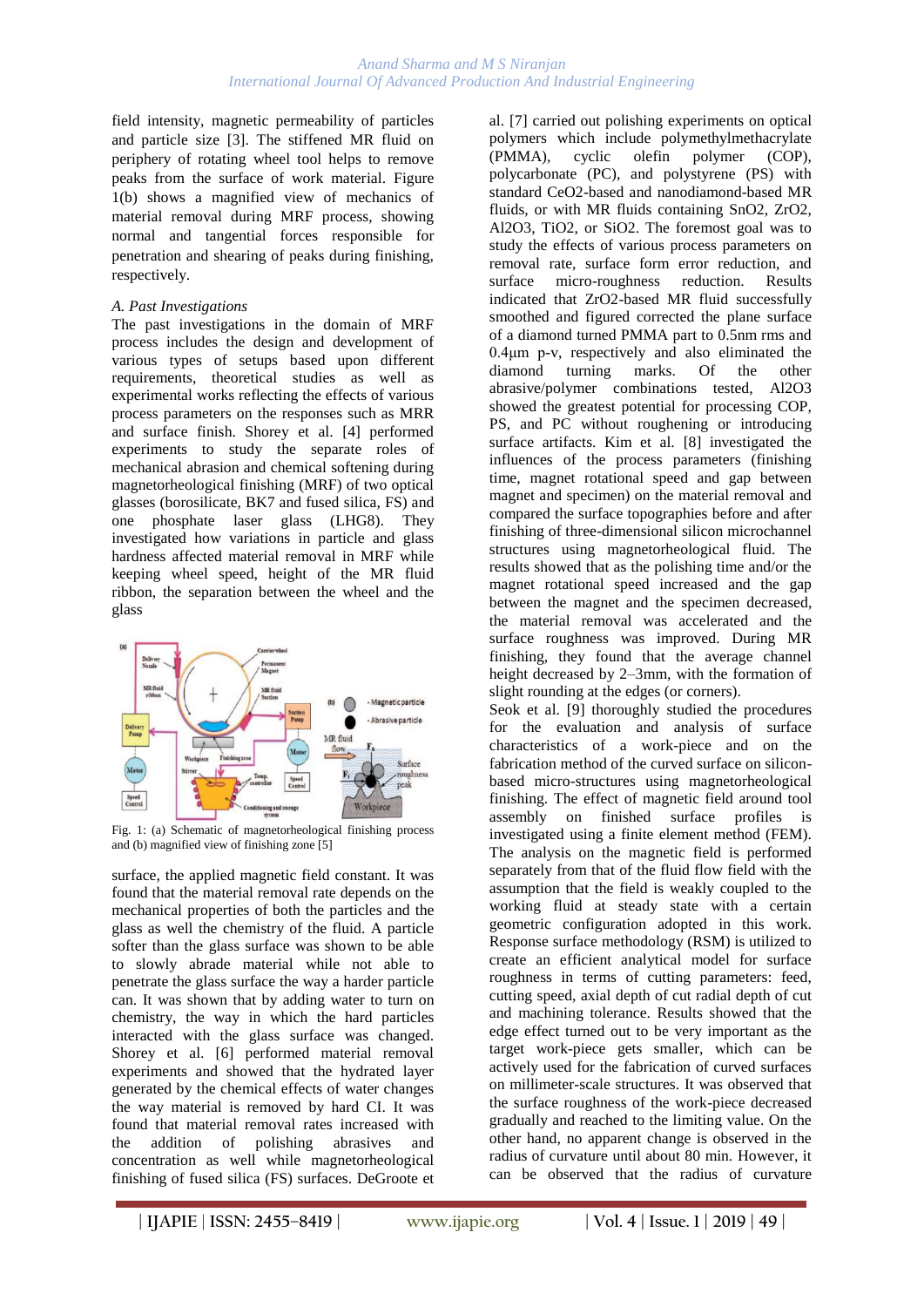dramatically changes after that time and converges to 425.8mm after 130 min.

DeGroote et al. [10] introduced a new MRF material removal rate model for glass. This model contained terms for the near surface mechanical properties of glass, drag force, polishing abrasive size and concentration, chemical durability of the glass, MR fluid pH and the glass composition. It was found that increasing the drag force or shear stress in the modified Preston's equation produced higher material removal rate for each glass type with increasing nano-diamond concentration. The addition of nano-diamonds increases the material removal efficiency, but eventually the nanodiamonds reach a saturation point where removal no longer increases. Smaller nano-diamond particles increase MRF peak removal rate. Results showed that even though the MRF material removal process is dominated by mechanics, chemical durability of glass and hence the pH of the MR fluid play a role in the process.

Vahdati&Shokuhfar [11] experimentally indicated the effects of various finishing parameters viz. rotational speed of magnet holder (pole N), operation time, abrasive type, working gap between magnet holder and work-piece, and lubricant type on material removal rate (MRR) and surface roughness during finishing of aluminium alloy AA–6061. Homogeneous mechanical mixture of abrasive powder (Silicon Carbide) and ferromagnetic iron particles are used as the magnetic abrasive particles MAPs. It was realized that the value of surface roughness improved and material removal per unit time increased with increasing rotating speed and results in a smoother surface. Surface roughness primarily increased with time and then a decrease in roughness improvement is recognized. This is because of creating secondary micro scratches on the finishing surfaces. It was also observed that by increasing the gap between the rotational pole (N) and the work-piece, the surface roughness improved this may be because of stronger magnetic field gradient and high finishing pressure and with the gap of less than 5mm, the surface finish improvement was not continued and the trend was changed.

### III. MAGNETORHEOLOGICAL ABRASIVE FLOW FINISHING (MRAFF)

From the above discussion of MRF process, it is concluded that the finishing forces can be controlled externally using magnetic field but the complex geometries and hard-to-machine materials cannot be finished up to high precision due to setup configuration and medium level composition of MR fluid. Keeping in view of the above limitations, AFF and MRF were combined together leading to the development of MRAFF process [12]. In MRAFF process (Fig. 2), a magnetically stiffened slug of MRP fluid is extruded back and forth

through or across the passage formed by workpiece and fixture. Abrasion occurs selectively only where the magnetic field is applied across the workpiece surface, keeping the other areas unaffected.

*A.Past Investigations* 

Jha& Jain [12] developed magnetorheological abrasive flow finishing (MRAFF) process for deterministic finishing of internal and external surfaces of Silicon Nitride by extruding magnetically stiffened magnetorheological abrasive polishing fluid. The finishing of silicon nitride work-pieces was done using boron carbide, silicon carbide and diamond. The effectiveness of different abrasives was investigated and surface topography was observed under atomic force microscope. Results showed that MRAFF is effective in super finishing harder materials such as silicon nitride using boron carbide, silicon carbide and diamond abrasives. The initial work-pieces had very deep marks on the surface which were not completely removed even after finishing for 4000 cycles. Silicon carbide was found to be more effective in finishing Si3N4 work-piece in comparison with boron carbide. In case of MRAFF with diamond abrasives, though the measured surface roughness value increased, the quality of surface as observed under atomic force microscope improved and the surface finish improvement rate was faster in first few cycles owing to availability of bigger peaks for shearing, which gradually decreased and reached to a stagnant level.

Jha& Jain [13] conducted finishing experiments on stainless steel workpieces at different magnetic field strength to observe its effect on final surface finish using Magnetorheological (MR) polishing fluid comprising of carbonyl iron powder and silicon carbide abrasives dispersed in the viscoplastic base of grease and mineral oil in presence of external magnetic field. Significant improvement in surface finish was observed at high magnetic field strength. Depths of initial grinding marks were reduced progressively as the experiments were performed at higher magnetic flux density, by reducing asperities.

Hong et al. [14] performed a series of MR polishing experiments for alumina reinforced zirconia ceramics containing 20 vol% of alumina under various polishing conditions including wheel rotational speed, electric current and polishing time using magneto rheological (MR) fluids and diamond abrasives. Conventional sand paper polishing was performed as preliminary steps. MR polished surfaces were observed using a scanning electron microscope (SEM) and surface profiler to investigate the variation of the surface integrity. A very fine surface roughness of Ra= 1.960nm was obtained when the electric current was 0.5 A and the wheel rotational speed was 300 rpm after 60 minutes of MR polishing.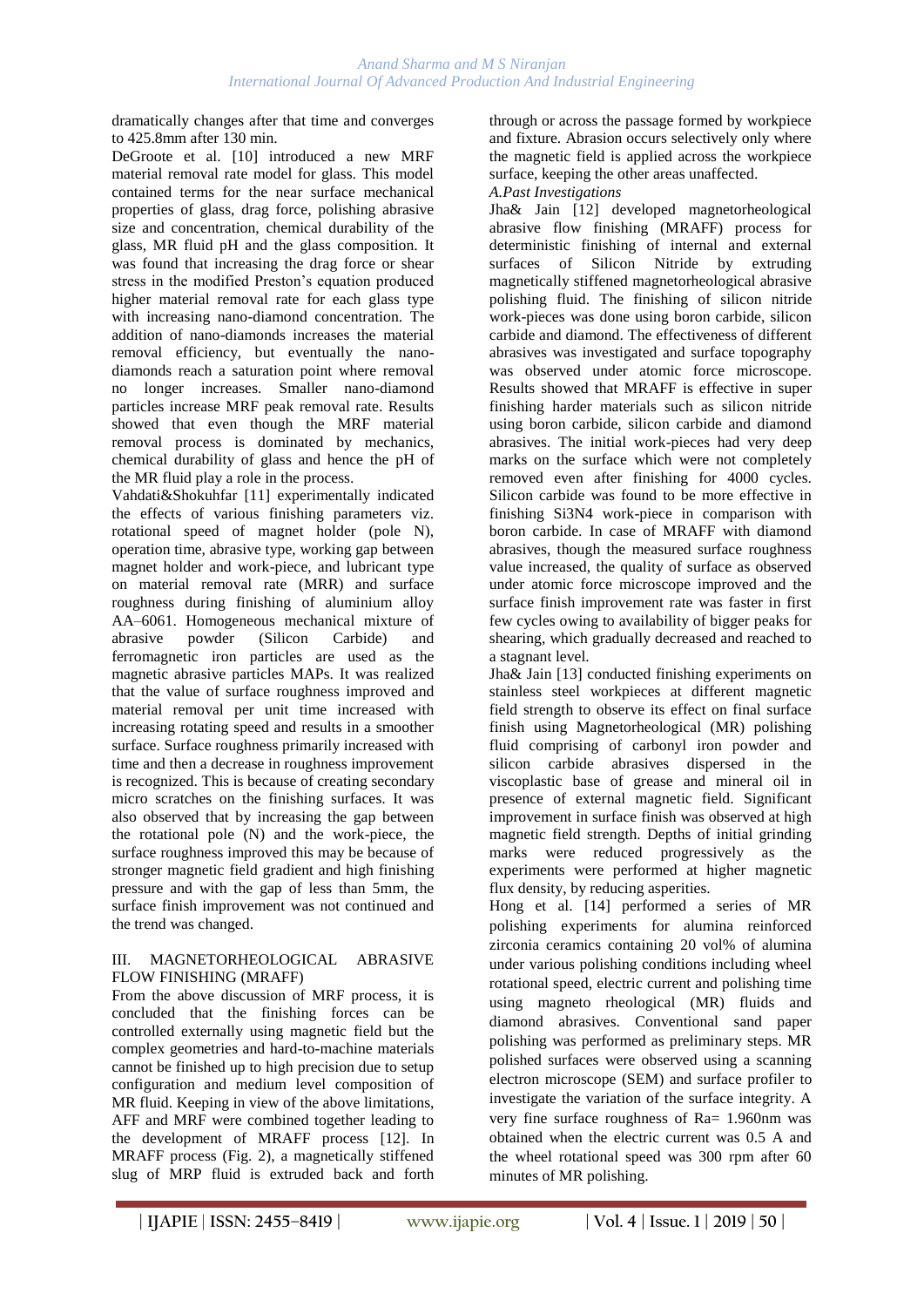### IV.CHEMO-MECHANICAL MAGNETORHEOLOGICAL FINISHING (CMMRF)

In the era of nanotechnology, highly finished surfaces are in great demand in various industries. Keeping in view the finishing of soft materials like optical glasses, silicon wafers etc. it was thought by combining the effect of chemical etching during chemical mechanical polishing (CMP) process and controlling the finishing forces by MRF process to obtain the best MRR and surface finish, leading to the development of a hybrid finishing process, CMMRF [15]. Figure 3 shows the schematic of CMMRF process.

### *B. Past Investigations*

Jain et al. [15] developed a new finishing process, namely, chemo-mechanical magneto-rheological finishing (CMMRF) for polishing silicon blanks that combines the beneficial features of chemical mechanical polishing (CMP) and magnetorheological finishing (MRF) without the detrimental effects of either process involved. It was observed that the CMMRF process has the ability to finish silicon work-piece due to the combined effect of chemical activation as well as mechanical erosion. The best surface finish obtained is 4.8A. Finishing with very fine abrasive results in superior surface finish. Important parameters identified in the process were working gap, finishing time, and magnet rotational speed.



Fig. 2: Mechanism of MRAFF process [5]



Fig. 3: Schematic of CMMRF process [15]

Jang et al. [16] proposed a new electrochemomechanical polishing process for polishing of glassy carbon molds using a magnetorheological (MR) fluid. Results showed a drastic increase the material removal rate and improved surface roughness by about 14 fold compared to conventional MRP.

Ranjan et al. [17] developed chemo-mechanical magnetorheological finishing (CMMRF) process, one of the advanced nano-finishing process, by combining essential aspects of chemo-mechanical polishing (CMP) process and magnetorheological finishing (MRF) process for surface finishing of engineering materials. The CMMRF process was experimentally analyzed on silicon and copper alloy to generate surface roughness of the order of few angstroms and few nanometers respectively. An attempt has been made for theoretical study of CMMRF process to analyze the effects of MR fluid under various process parameters. A mathematical model has been proposed and simulated to compute material removal as well as surface finish (Ra). This model has been validated experimentally for better understanding, process prediction as well as optimization of the CMMRF process on aluminium alloy as work-piece material.

### V. BALL END MAGNETORHEOLOGICAL FINISHING (BEMRF)

Ball end magnetorheological (MR) finishing is a recently developed nano-finishing process which is a variant of magnetorheological finishing process [18-21]. This process utilizes a flexible ball shaped finishing tool made of magnetorheological polishing fluid [22]. The flexible ball adjusts its compliance according to the shape in contact. This makes the process capable of finishing complex surfaces like concave, convex, aspheric or freeform overcoming the shape limitations of magnetic assisted processes [23, 24]. For gentle finishing the stiffness of the MRP fluid ball can be controlled externally applied magnetic field. A schematic elevation view of a magnetorheological (MR) finishing machine is shown in Fig. 4.

### *A. Past Investigations*

Singh et al. [18] designed and developed a computer controlled experimental setup using ballend magnetorheological (MR) finishing tool to study the process characteristics and performance while finishing flat and 3D surfaces of ferromagnetic as well as non-ferromagnetic materials. The smart behavior of MRP fluid is utilized to precisely control the finishing forces and hence the final surface finish. The magnetostatic simulations of flux density in MRP fluid between tool andworkpiece has been done to visualize the finishing spot shape and size in contact with the workpiece surface. EN-31 magnetic steel and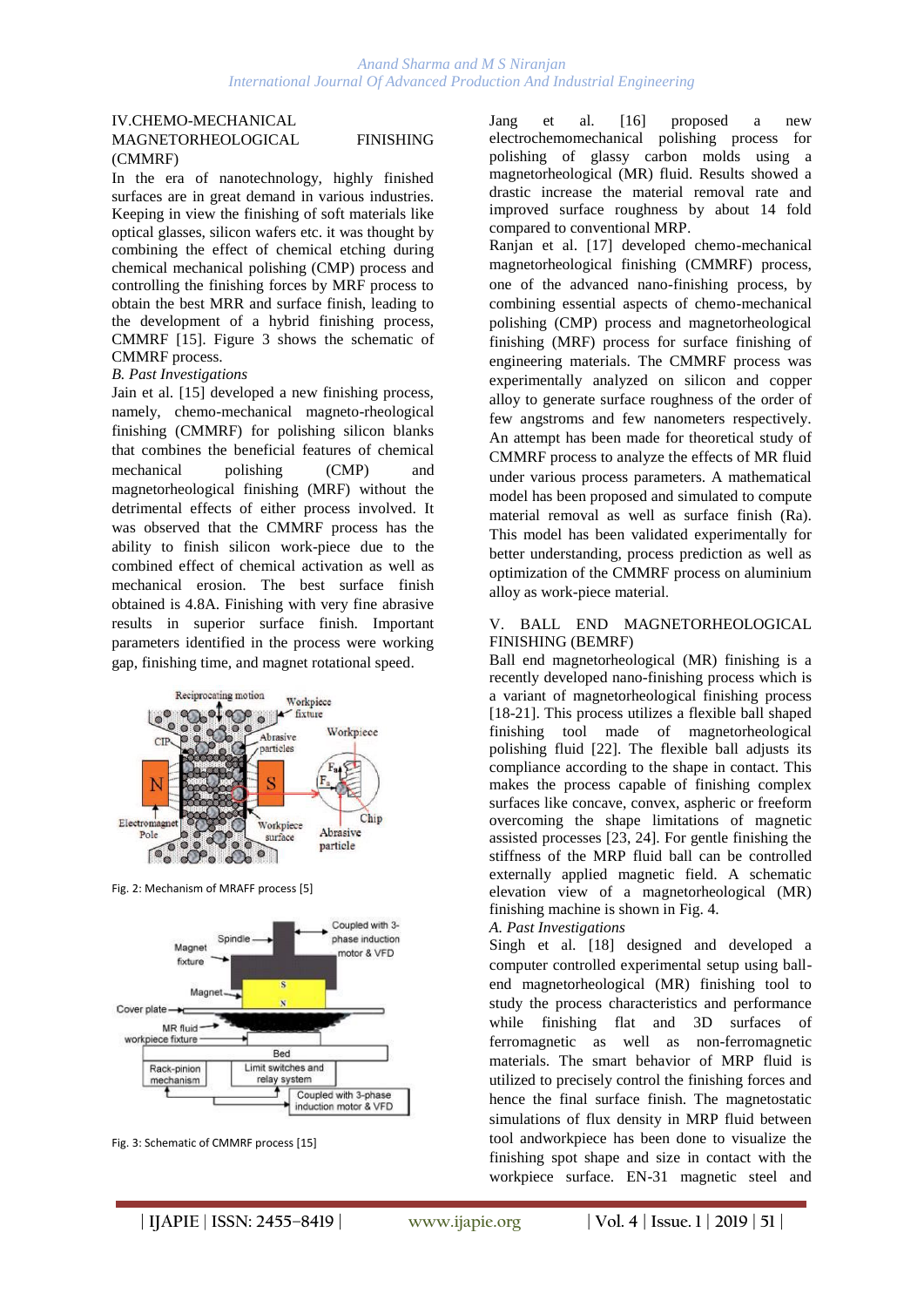nonmagnetic copper work-pieces were finished using developed machine to validate the process concept. Surface finish of 70nm and 102nm was obtained



Fig. 4: Schematic of BEMRF process [18]

on EN-31 and copper work-pieces, respectively. The shape and size of the finishing spot in contact with the work-piece surface was found varying with the working gap for the same magnetizing current. Process performance greatly depends on magnetic nature of work-piece material, working gap, and magnetizing current.

Singh et al. [24] developed a nano-finishing process using ball end magnetorheological (MR) finishing tool for finishing 3D work-piece surfaces. They focused on surface finishing and performance evaluation of a typical three-dimensional ferromagnetic work-piece using a ball end magnetorheological finishing process. A typical 3D work-piece surfaces were made by milling process at different angles of projection such as flat, 30°, 45° and curve surfaces. The effect of number of finishing passes on final surface roughness was also studied. The experiments were also performed on a flat ground surface to study the process performance as compared with the milled workpiece surfaces. The finite element analysis has been done to study the distribution of magnetic flux density at tip surface of the tool with an inserted typical 3D work-piece surfaces. Results showed that the surface roughness were reduced as low as 16.6nm, 30.4nm, 71nm and 123.7nm respectively on flat, 30°, 45° and curve surfaces for 60 passes of finishing. The roughness of flat ground surface was reduced as low as 19.7nm for 120min of finishing. The experimental results demonstrated that the newly developed ball end magnetorheological finishing process was effective in finishing typical 3D ferromagnetic work-piece surfaces.

Singh et al. [25] studied the effect of finishing time on final surface roughness during magnetorheological finishing of fused silica glass surface. Experimental results showed that surface

finish improved with finishing time and low DC supply.

Sidpara& Jain [26] experimentally investigated the forces on the freeform surface. The effects of the process parameters such as angle of curvature of the work-piece, rotational speed of the tool and feed rate on normal, tangential and axial forces, were studied. Theoretical results were compared with experimental results to validate the proposed models. The experimental results concluded that the normal and tangential forces significantly reduced with increase in the angle of curvature of the work-piece surface due to reduction in the contact area of the MR fluid brush with the workpiece surface. Rotational speed of tool and the feed rate of work-piece had an optimum value where the normal force and tangential force were high due to separation and low strength of CIP chains structure. The theoretical normal force as well as the tangential force was less than those of experimental forces in case of angle of curvature of the workpiece surface. That may be due to additional contact area of the MR fluid brush with the workpiece surface apart from the selected area of the finishing spot. The theoretical normal force and tangential force increased with increasing rotational speed of the tool due to rise in Coriolis force.

Niranjan et al. [27] conducted experiments for finishing of mild steel for 30 min with bidisperse magnetorheological polishing fluid (MRPF) by ball end magnetorheological finishing (BEMRF) tool under given experimental conditions. Percentage reduction in surface roughness (%ΔRa) was calculated and compared with %ΔRa obtained by finishing the work-piece with existing monodispersed MRPF. Machining parameters were tool rotational speed, working gap, DC supply, total finishing time, abrasives and carbonyl iron powder. The magnetorheometery results showed that the maximum yield shear stress and viscosity were observed for bidisperse MRPF (Carbonyl iron powder 16 vol.% CS grade, 4 vol.% HS grade, 25 vol.% SiC abrasive and 55 vol.% base fluid) as compared to monodisperse (Carbonyl iron powder 20 vol.% CS grade, 25 vol.% SiC abrasive and 55 vol.% base fluid) MRPF. Percentage reduction in surface roughness was found better by finishing the work-piece surface using bidisperse MRPF with maximum yield shear stress and viscosity than monodisperse MRPF.

Niranjan&Jha [28] prepared bidisperse MR polishing fluid samples with varying percentage of small sized magnetic contents of carbonyl iron powder (CIPs) HS grade within same vol% of total magnetic contents. Magnetorheological behaviours of bidisperse MR polishing fluid for comparison with monodisperse MR polishing fluid using physica MCR-301 rheometer had been studied. Evaluation of the flow behaviour of MRP fluid has been done by steady state rheograms at different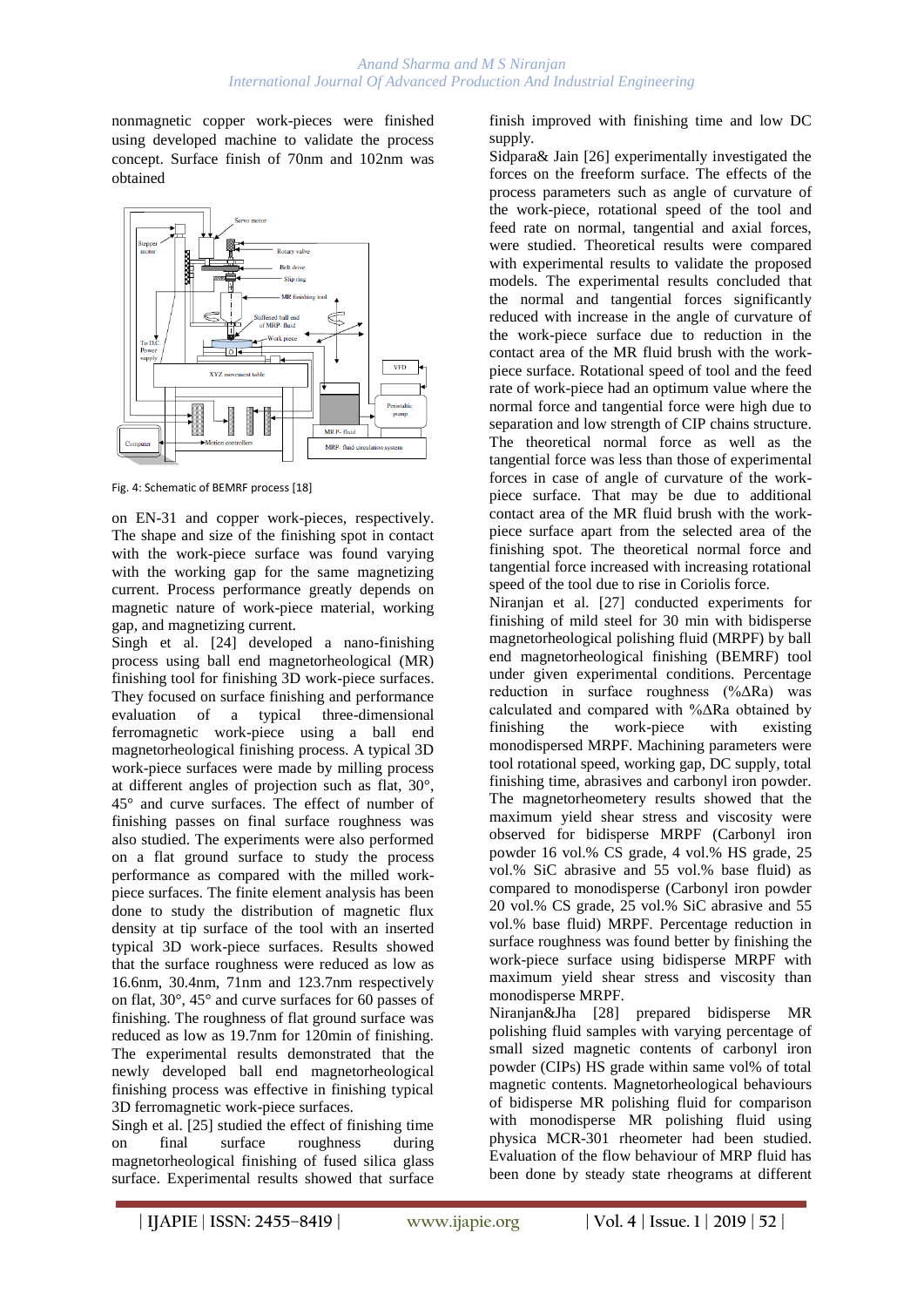### *Anand Sharma and M S Niranjan International Journal Of Advanced Production And Industrial Engineering*

magnetic field strength. The yield shear stress and viscosity of bidisperse MRP fluid for all experiments were found maximum at 16 vol% CIPs CS grade, 4 vol% CIPs HS grade, 25 vol% abrasives and 55 vol% base fluid. The results indicate that the yield shear stress and viscosity of bidisperse MRP fluid has been found improved as compare to monodisperse MRP fluid for all magnetic field strength. After characterization, the experiment was performed with bidisperse MRP fluid on mild steel work-piece using ball end MR finishing tool for 30 minutes with a set of given machining parameters. Percentage reduction in surface roughness (%ΔRa) was calculated and found superior results while using bidisperse MRP fluid (16 vol% CIPs CS grade, 4 vol% CIPs HS grade, 25 vol% SiC abrasives and 55 vol% base fluid).

Garg et al. [29] "Effect of Magnetic Field on MR-Fluid in Ball End Magnetorheological Finishing" analyzed the ball end magnetorheological finishing (BEMRF) process for fluid behaviors under the influence of strong magnetic field. It was observed that the intensity of the magnetic field at the tip will depend on the magnetizing current, number of turns, magnetic permeability of the MR-fluid and iron core. Magnetization of the MR-fluid will be maximum at the tip of ball end tool.

Niranjan&Jha [30] made an attempt to improve the percentage reduction in surface roughness of mild steel work-piece for 30 min with sintered magnetic abrasives based MRP fluid on BEMRF tool. Sintered magnetic abrasives were developed by mixing of 20 vol% carbonyl iron powder (CIP) CS grade and 25 vol% SiC in ball mill then pellets of 5 g each have been made at 8-ton pressure. These pellets were allowed to sinter in tubular furnace at 1200 °C in the controlled atmosphere of argon. The sintered pellets were crushed in a ball mill to obtain sintered magnetic abrasives. MRP fluid was synthesized with 45 vol% sintered magnetic abrasives and 55 vol% base fluid. It was observed that %ΔRa increases with increase of tool rotational speed, then reaches a maximum at 600 RPM, and decreases thereafter due to tool aging effect. Hence, optimum tool rotational speed was found as 600 RPM. Tool aging effect has been minimized with the use of sintered magnetic abrasives based MR polishing fluid.

Niranjan&Jha [31] carried out a comparative study based on percent reduction in surface roughness (%ΔRa) on mild steel surface with synthesized and unbounded magnetic abrasives based MRP fluid. It has been observed that the working gap is the most significant machining parameter affecting %ΔRa. Additionally magnetizing current and tool rotational speed also provides secondary contribution to %ΔRa. The response %ΔRa

decreases continuously with the increase of working gap and the response increases with increase of magnetizing current. The response %ΔRa first increases by increasing the tool rotational speed and reach at its maximum value, thereafter decreases. Therefore, an optimum tool rotational speed was found as 500 rpm. Predicted response %ΔRa was calculated and found as 54.69 by regression model at an optimum machining conditions of magnetizing current  $= 5.7$  A, tool rotational speed = 500 rpm and working gap =  $0.66$ mm.

Saraswathamma et al. [32] experimentally studied through statistical design of experiments the effect of process parameters such as core rotational speed, working gap, and magnetizing current on a percentage reduction in surface roughness of silicon wafer in BEMRF process. Individual effect on surface roughness values in terms of arithmetical mean roughness (Ra) was studied by applying ANOVA. The final observations indicated that the working gap was the critical process parameter for finishing silicon work-piece by ball end magnetorheological finishing. The increase in working gap decreases the percent reduction in surface roughness of the silicon work-piece. Increase in magnetizing current was found to increase the percentage reduction in Ra values. Less significant improvement in percentage reduction in Ra values for different core rotational speeds was observed at lower working gaps. However, at higher working gaps, percentage reduction in Ra decreases with increase in core rotational speed.

Khan et al. [33] carried out a magnetic simulation over both copper and ferromagnetic material and subsequently copper work-piece is finished using permanent magnet as base. Magnetic simulation performed on copper work-piece in BEMRF process shows that the magnetic flux density is very less and uneven at the copper surface. Slight improvement in magnetic flux density over copper work-piece was observed with mild steel base but significant improvement is only obtained by permanent magnet below the copper work-piece. The improvement in magnetic flux density by placing permanent magnet below copper workpiece was experimentally verified by using gauss meter. Using permanent magnet base, copper workpiece was finished and the surface roughness reduced from  $Ra = 35.7$ nm to  $Ra = 7.3$ nm in 30 minutes.

Khurana et al. [34] developed a ball nose magnetorheological nano-finishing process based on solid rotating core tool instead of a rotating core with central hole for flow of polishing fluid at the tool end surface in existing ball end magnetorheological finishing (BEMRF) process to generate a uniform magnetic field at the end of a magnetizable rotating core tool for providing a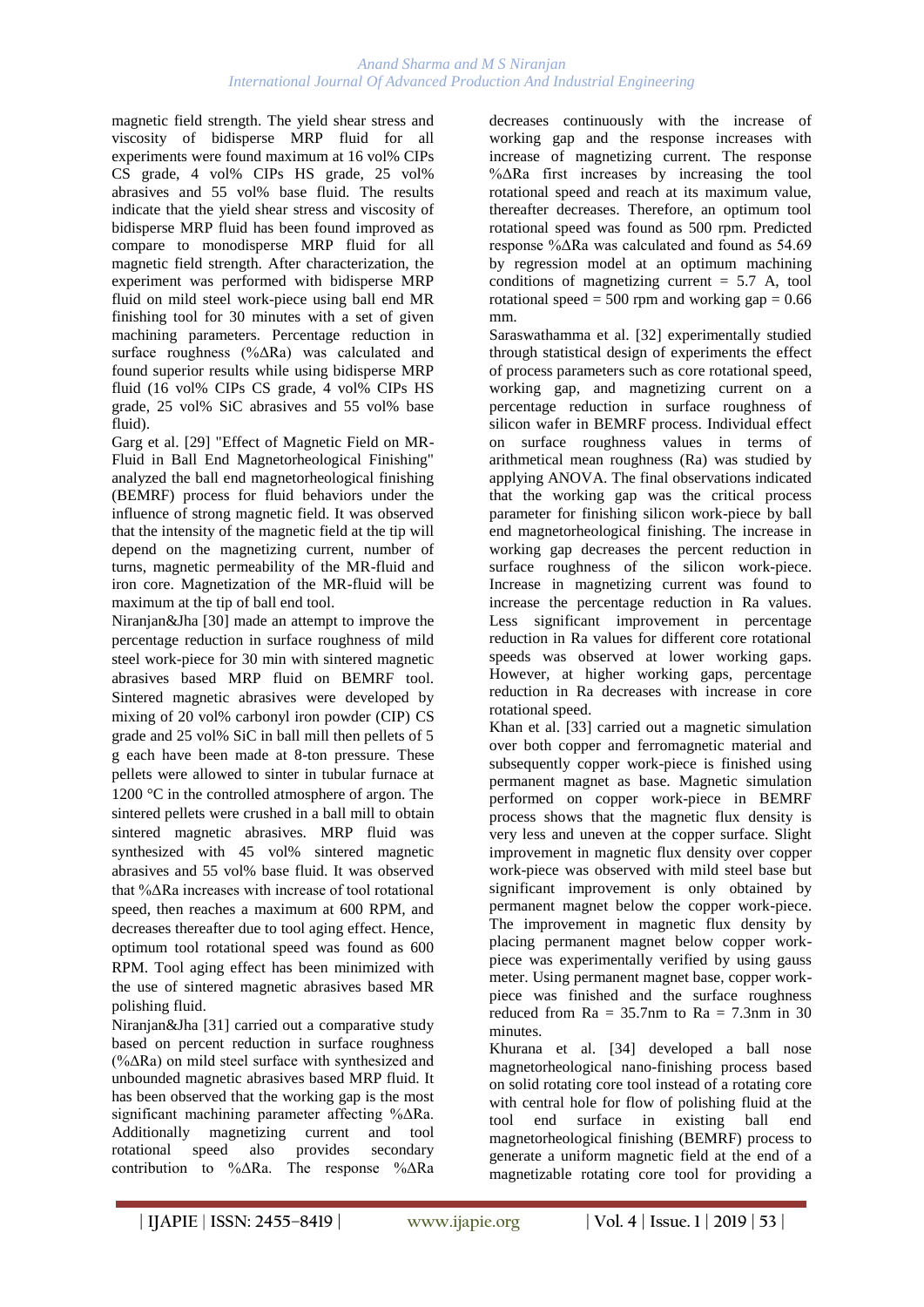### *Anand Sharma and M S Niranjan International Journal Of Advanced Production And Industrial Engineering*

uniform surface roughness on a spot finishing of precision components. Results showed that uniform magnetic flux density at the end surface of a solid rotating core tool is found as compared to the rotating core tool with central hole. Uniform magnetic field at the entire end surface of a solid rotating core tool facilitated the uniform strength of MR polishing fluid at its entire uniformly magnetized end surface. This confirmed that the magnetic normal force has been applied uniformly during the spot nano-finishing on the work-piece surface. Ball nose magnetorheological finishing with a solid rotating core tool produced uniform nano-level surface roughness on a spot area of work-piece surface due to uniform magnetic flux density at the end surface of a solid rotating core tool. Uniform decrease in surface roughness values (Ra) throughout the spot finishing surface from 290 to 20nm in 90 min revealed that the present finishing process based on a solid rotating core tool is effective for a spot nano-finishing of precision components.

Khan &Jha [35] explored problems associated with ball end MR finishing of copper and a fluid composition suitable for finishing of copper has been developed. A novel approach using two opposite magnetic pole has been used to enhance the magnetic flux density distribution between tool tip and copper work-piece surface. The effect of fluid composition parameters has been analyzed by the statistical model developed by response surface. Results showed that copper reacts with the oxygen and the surface turns black and brownish in color due to oxide formation irrespective of type of base fluid.

## VI. CONCLUSION

Critical review of MRF, MRAFF, CMMRF and BEMRF high precision finishing techniques is presented in this article. Following conclusions can be drawn from the above discussion.

The MRF is an effective finishing process for finishing micro as well as macro components. Surface roughness up to nanometer level is achieved without subsurface damage. Shear stress that is due to the hydrodynamic flow of the MR fluid between the rotating wheel and the workpiece surface controls the removal rate on the size scale of the spot. Further, the stability of MRP fluid is a major concern in MRF and MRAFF processes, which needs intensive research. It can be improved by inclusion of different types of surfactants.

The present study state that BEMRF and magnetic fluid are used to obtain very high level surface finish on variety of work-piece materials. It is observed that magnetic field has the highest contribution on the yield stress and viscosity of the MR fluid.

MR fluids can be used for high precision finishing of variety of components including optical glasses, fluid clutches, aerospace, sealing, automotive and civil damping application. These fluids can also be used for material removal process for variety of brittle materials like hard crystals.

The bimodal MRP fluid can also be used for finishing of composite materials. With the addition of nano magnetic particles which have high magnetic saturation the shear strength of bimodal MRP fluid can be further be improved.

### **REFERENCES**

[1] S.D.Jacobs., D.Golini., Y.Hsu., B.E.Puchebner., D.Strafford., I.V.Prokhorov., &W.I.Kordonski., (1995)"Magnetorheological finishing: a deterministic process for optics manufacturing", In International Conference on Optical Fabrication and Testing (Vol. 2576, pp. 372-383).

[2] D.Golini., S.D.Jacobs., W.I.Kordonski., &P.Dumas., ,(1997),Precision optics fabrication using magnetorheological finishing. In Advanced Materials for Optics and Precision Structures: A Critical Review (Vol. 10289, p. 102890H), International Society for Optics and Photonics.

[3] S.Jha., &V.K.Jain. (2004), Design and development of the magnetorheological abrasive flow finishing (MRAFF) process, International Journal of Machine Tools and Manufacture, 44(10), 1019-1029.

[4] A.B.Shorey., L.L.Gregg., H.J.Romanofsky., S.R.Arrasmith., I.A.Kozhinova., &S.D.Jacobs, (1999), Material removal during magnetorheological finishing (MRF), In Optical manufacturing and testing III (Vol.  $3782$ , pp. 101-112),International Society for Optics and Photonics.

[5] V.K.Jain., A.Sidpara., M.R.Sankar., &M.Das, (2012), Nano-finishing techniques: a review. Proceedings of the Institution of Mechanical Engineers, Part C: Journal of Mechanical Engineering Science, 226(2), 327-346.

[6] A.B.Shorey., S.D.Jacobs., W.I.Kordonski., &R.Gans, R. F. (2001), Experiments and observations regarding the mechanisms of glass removal in magnetorheological finishing. Applied Optics, 40(1), 20-33.

[7] J.E.DeGroote., H.J.Romanofsky., I.A.Kozhinova., J.M.Schoen., &S.D.Jacobs, (2004), Polishing PMMA and other optical polymers with magnetorheological finishing,In Optical Science and Technology, SPIE's 48th Annual Meeting (pp. 123-134),International Society for Optics and Photonics.

[8] W.B.Kim., S.H.Lee., &B.K.Min, Surface finishing and evaluation of three-dimensional silicon microchannel using magnetorheological fluid. Transactions of the ASME-B-Journal of Manufacturing Science and Engineering, 126(4), 772-778.

[9] J.Seok., Y.J.Kim., K.I.Jang., B.K.Min., &S.J.Lee, ,(2007), A study on the fabrication of curved surfaces using magnetorheological fluid finishing,International Journal of Machine Tools and Manufacture, 47(14), 2077-2090.

[10] J.E.DeGroote., A.E.Marino., J.P.Wilson., A.L.Bishop, ., J.C.Lambropoulos., &S.D.Jacobs,. (2007). Removal rate model for magnetorheological finishing of glass. Applied optics, 46(32), 7927-7941.

[11] M.Vahdati., &A.Shokuhfar,. (2008), A trend toward abrasive nano finishing of plane surfaces with magnetic field energy. Materialwissenschaft und Werkstofftechnik, 39(2), 167-170.